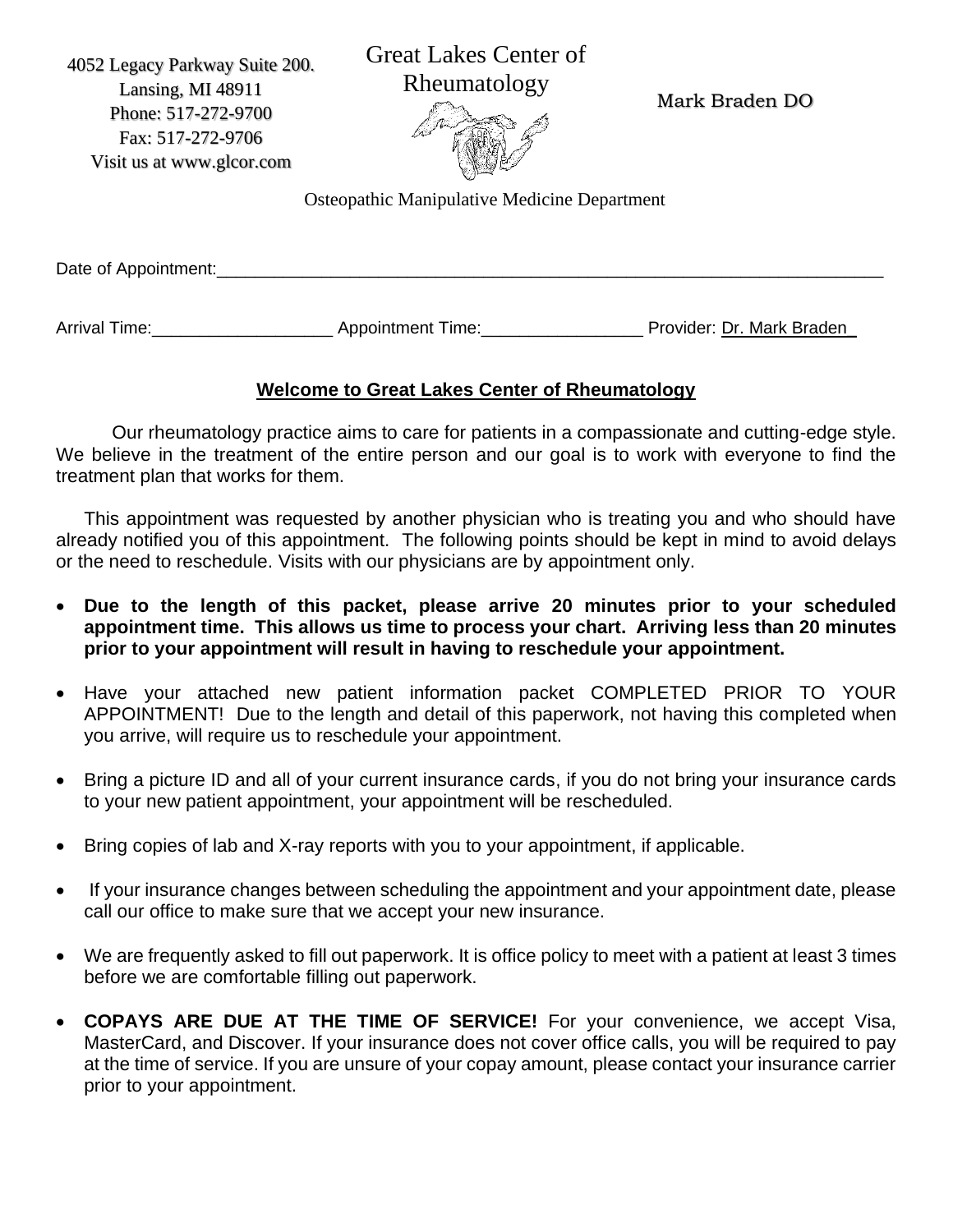# **Contact Information**

Great Lakes Center of Rheumatology

Address: 4052 Legacy Pkwy Suite 200. Lansing, MI 48911

Phone: 517-272-9700

Fax: 517-272-9706

Website: GLCOR.com

OMM Office Hours: 7:00AM – 4:00PM Wednesday, Thursday, Friday. Closed for lunch daily 12:00PM – 1:00PM

# **Directions to Great Lakes Center of Rheumatology**

**From Ann Arbor:** Take 23 North to 96 West (exit #60B on LEFT toward BRIGHTON/LANSING) to 496 towards Lansing (exit 106B). Take the Jolly Road exit (#11). See below for instructions once you exit the freeway.

**From Detroit:** Take 96 West to 496 towards Lansing (exit 106B). Take the Jolly Road exit (#11). See below for instructions once you exit the freeway.

**From Flint:** Take 69 West to 127 South (exit #89A towards LANSING/ JACKSON). Take the Jolly Road exit (#11). See below for instructions once you exit the freeway.

**From Grand Rapids:** Take 96 East to 496W/ US-127 N via exit 106B toward E Lansing. Take the Jolly Road exit (#11). See below for instructions once you exit the freeway.

**From Kalamazoo:** Take 94 East to 69 North (exit #108 toward LANSING). Merge onto 96 East via exit #72 toward DETROIT. Then merge onto 496 W/US 127 North (exit #106B) toward E Lansing to the Jolly Road Exit (#11). See below for instructions once you exit the freeway.

**From St Johns:** Take 27 South to 127 South. Take Jolly Road exit (#11). See below for instructions once you exit the freeway.

\*\*\* At the end of the exit ramp there will be a stop light. Turn RIGHT at the stop light. This is Dunckel Road. Follow this road around the curve. You will see a Quality Dairy on the corner of Jolly and Dunckel. Go through the light to the street which is Legacy. Turn left on Legacy (this is the only way you can turn). We are the second to last building on the left (brick building). If you hit pine tree you went too far. \*\*\*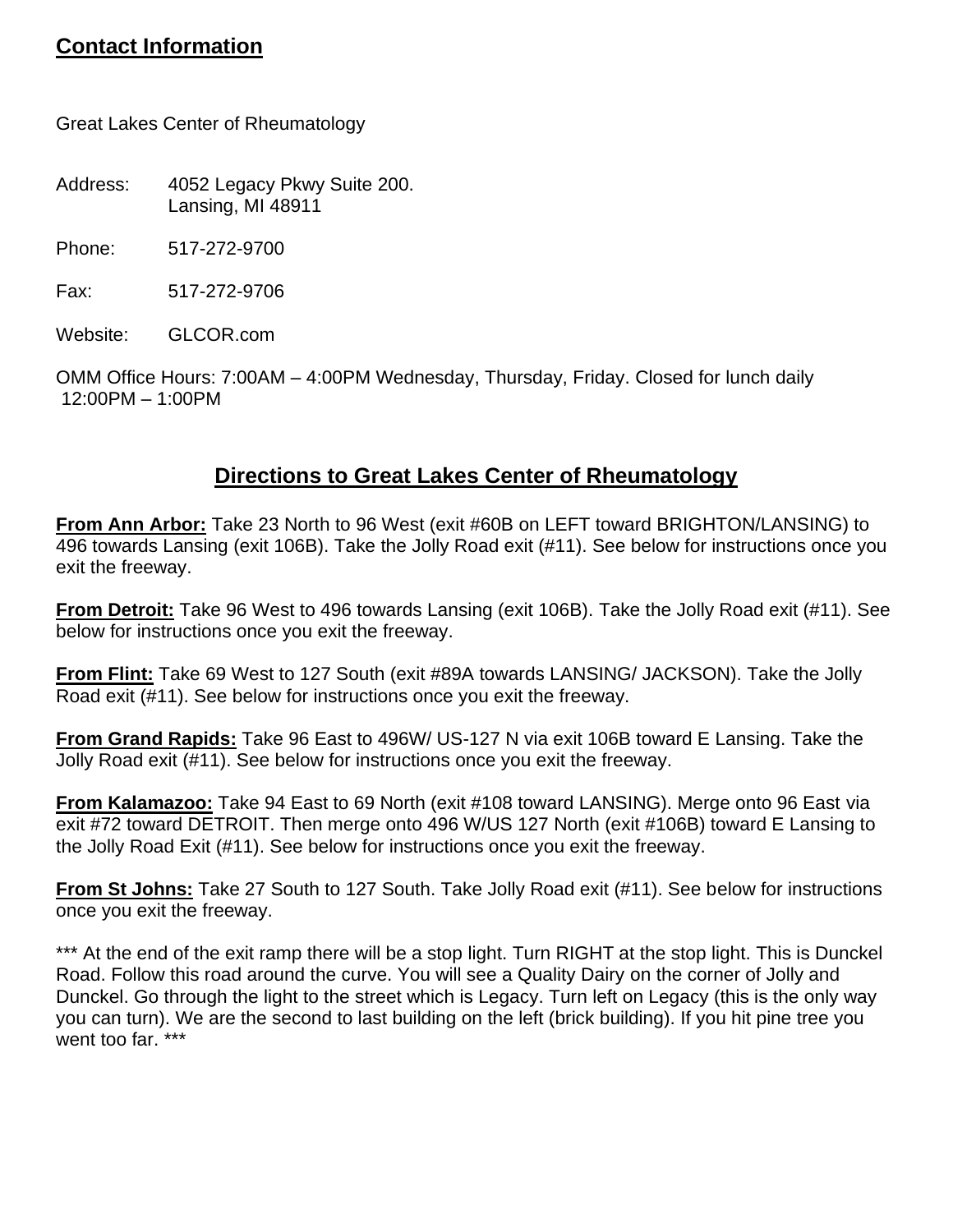#### **GLCOR OMM Department New Patient Packet**

# **PATIENT REGISTRATION FORM**

|                                                                                                                | Work Related? Y / N Auto Related? Y / N                    |                             |                                                                                                      |  |
|----------------------------------------------------------------------------------------------------------------|------------------------------------------------------------|-----------------------------|------------------------------------------------------------------------------------------------------|--|
|                                                                                                                |                                                            | PERSONAL INFORMATION        |                                                                                                      |  |
|                                                                                                                |                                                            |                             |                                                                                                      |  |
|                                                                                                                |                                                            |                             |                                                                                                      |  |
|                                                                                                                |                                                            |                             |                                                                                                      |  |
|                                                                                                                |                                                            |                             |                                                                                                      |  |
|                                                                                                                | <b>RESPONSIBLE PARTY INFORMATION</b>                       |                             |                                                                                                      |  |
|                                                                                                                |                                                            |                             |                                                                                                      |  |
|                                                                                                                |                                                            |                             |                                                                                                      |  |
|                                                                                                                | Subscriber relationship to patient: Self / Spouse / Parent |                             | Gender: M / F                                                                                        |  |
|                                                                                                                |                                                            |                             |                                                                                                      |  |
|                                                                                                                |                                                            |                             |                                                                                                      |  |
| Contract/ Policy #: _________________________________Group #: _____________________Co-pay: ___________________ |                                                            |                             |                                                                                                      |  |
|                                                                                                                | Subscriber relationship to patient: Self / Spouse / Parent |                             | Gender: M / F                                                                                        |  |
| Subscriber Date of Birth: ____________________                                                                 |                                                            |                             |                                                                                                      |  |
|                                                                                                                |                                                            |                             | *** For Third Insurances- Please write in policy/ Subscriber information in the back of this form*** |  |
|                                                                                                                | <b>EMERGENCY CONTACT INFORMATION</b>                       |                             |                                                                                                      |  |
|                                                                                                                |                                                            |                             |                                                                                                      |  |
|                                                                                                                |                                                            | <b>REFERRAL INFORMATION</b> |                                                                                                      |  |
|                                                                                                                |                                                            |                             | Phone: ________________                                                                              |  |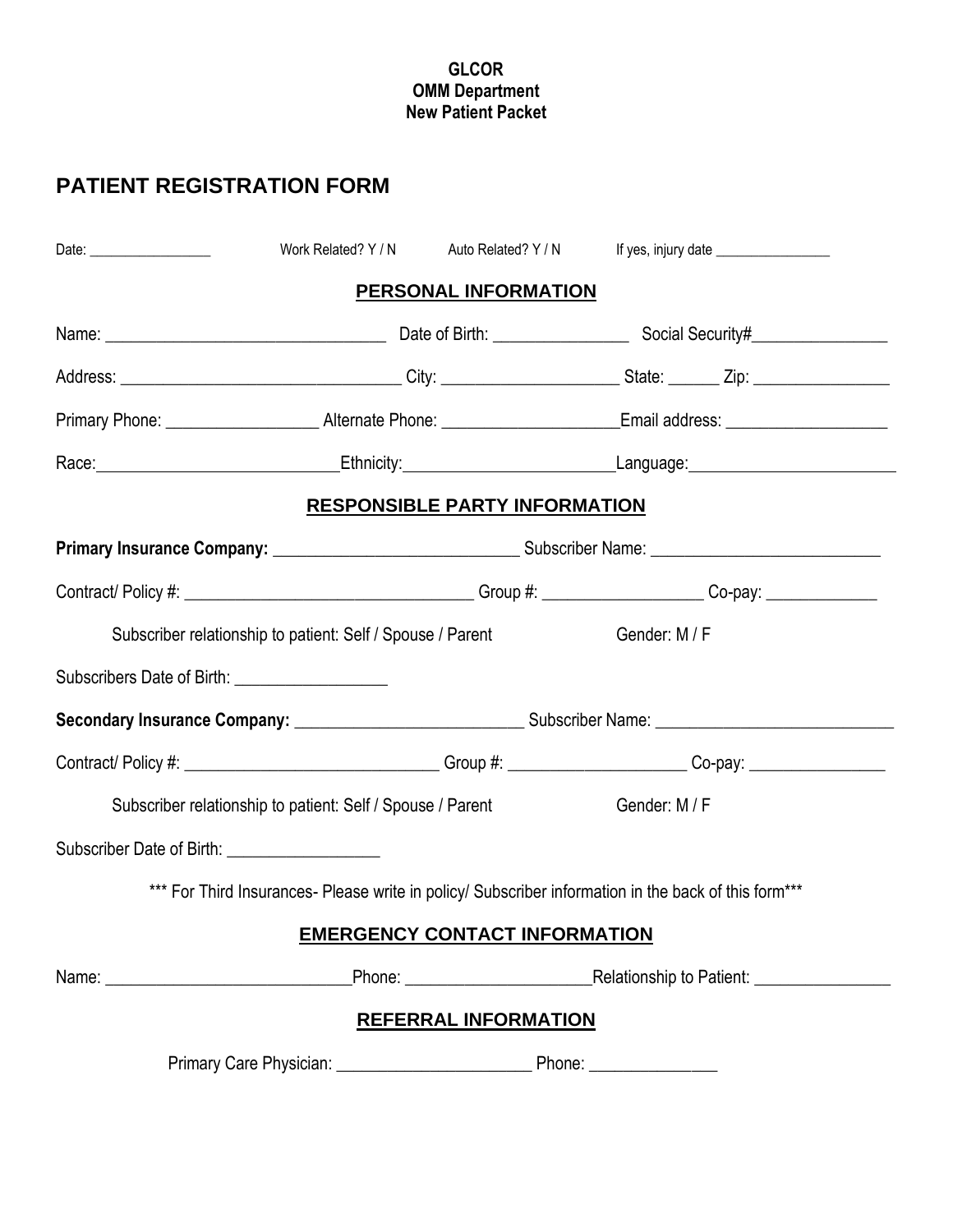# **PATIENT INFORMATION RELEASE**

|            |           |                       | DOB: the contract of the contract of the contract of the contract of the contract of the contract of the contract of the contract of the contract of the contract of the contract of the contract of the contract of the contr |
|------------|-----------|-----------------------|--------------------------------------------------------------------------------------------------------------------------------------------------------------------------------------------------------------------------------|
|            |           |                       | I hereby give permission to release medical information regarding myself to the family and friends<br>listed below:                                                                                                            |
|            |           |                       |                                                                                                                                                                                                                                |
|            |           |                       | The following information will assist us in your care, and in any communications with you, while<br>protecting your confidentiality. Please circle "YES" or "NO" and fill in the necessary information.                        |
|            |           | I give permission to: |                                                                                                                                                                                                                                |
| YES NO     |           | N/A                   | Leave a message with test results on voicemail at my Primary Phone #.                                                                                                                                                          |
| <b>YES</b> | <b>NO</b> | N/A                   | Leave a message at my Primary Phone # requesting I call the office back.                                                                                                                                                       |
| YES NO     |           | N/A                   | Leave a message at my Alternative Phone # requesting I call the office back.                                                                                                                                                   |
| <b>YES</b> | <b>NO</b> | N/A                   | Fax lab results, x-ray results, or any other information regarding my condition,<br>to my primary care physician, or the physician that Great Lakes Center of<br>Rheumatology is referring me to.                              |
| YES NO     |           |                       | Fax or telephone information to and from my insurance company. This may be<br>required, in some cases, to get the claim paid or obtain a prior authorization for<br>medication.                                                |
| YES NO     |           |                       | Send me a notice of a potential Research Study that I may qualify for.                                                                                                                                                         |
|            |           |                       | Date: <u>____________________</u>                                                                                                                                                                                              |

#### **CONSENT FOR TREATMENT:**

I voluntarily consent to treatment by the medical staff of Great Lakes Center of Rheumatology as deemed necessary in their judgment. I am aware that the practice of medicine is not an exact science and that no guarantees have been made to me regarding the results of examinations, treatments or tests.

| Patient or<br>Signature<br>Responsible<br>Partv J<br>n. |  | Date |
|---------------------------------------------------------|--|------|
|---------------------------------------------------------|--|------|

#### **HIPAA PRIVACY PRACTICES:**

I agree to Great Lakes Center of Rheumatology's HIPAA and Privacy Practices. If you would like a copy of all policies, please request one at the front desk

Patient or Responsible Party Signature: \_\_\_\_\_\_\_\_\_\_\_\_\_\_\_\_\_\_\_\_\_\_\_\_\_\_\_\_\_\_\_\_\_\_\_\_\_\_\_\_\_\_\_\_\_\_\_\_\_\_\_\_\_ Date: \_\_\_\_\_\_\_\_\_\_\_\_\_\_\_\_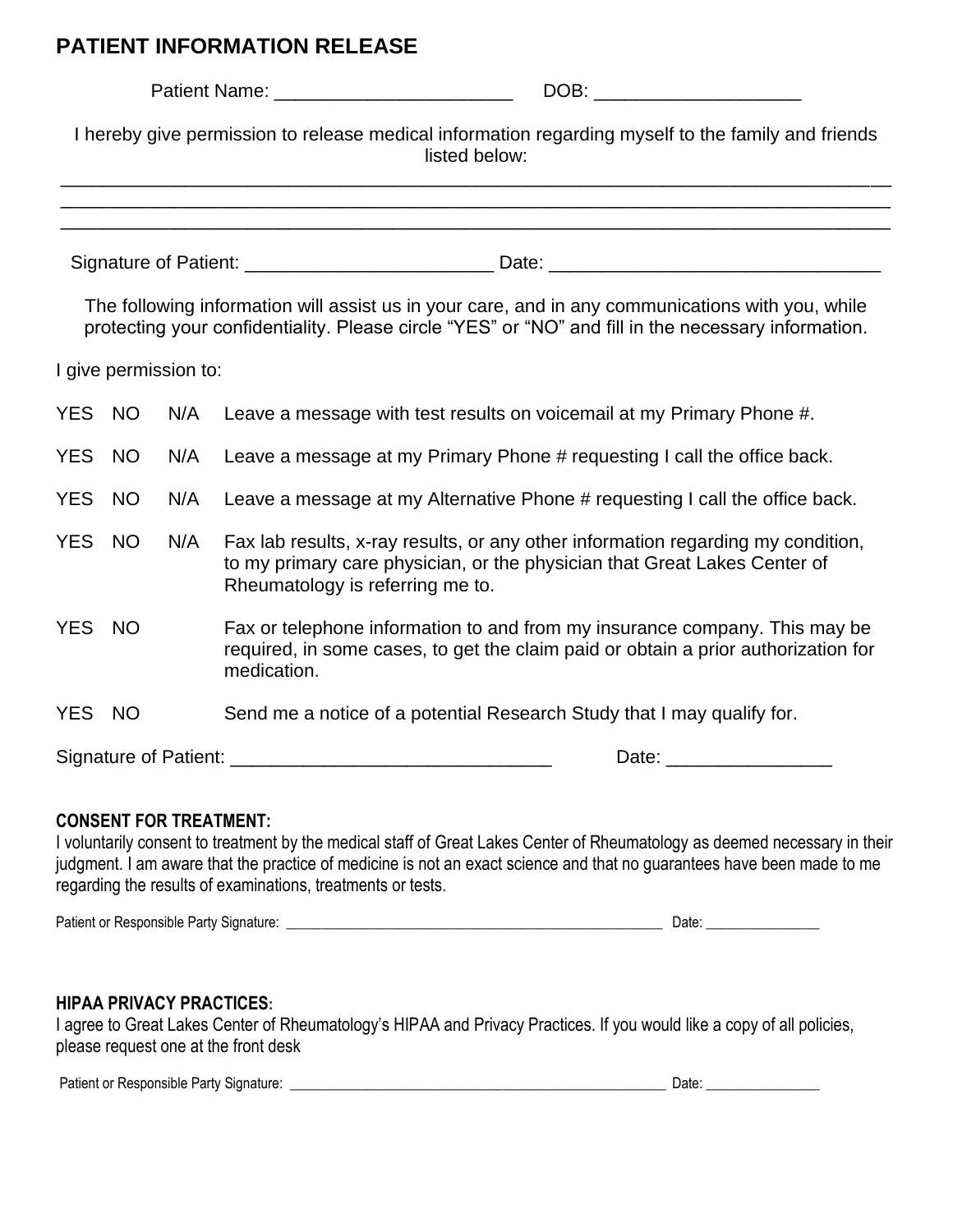#### **RELEASE OF INFORMATION:**

I authorize the release of medical information to my primary care or referring physician, to consultants if needed, and as necessary to process insurance claims, insurance applications and prescriptions. I also authorize payment of medical benefits to Great Lakes Center of Rheumatology. I am aware that my provider may release my medical information to other providers, in order to continue my care.

Patient or Responsible Party Signature: \_\_\_\_\_\_\_\_\_\_\_\_\_\_\_\_\_\_\_\_\_\_\_\_\_\_\_\_\_\_\_\_\_\_\_\_\_\_\_\_\_\_\_\_\_\_\_\_\_\_\_\_\_ Date: \_\_\_\_\_\_\_\_\_\_\_\_\_\_\_\_

#### **PAYMENT POLICY:**

Medicare Patients: We are participating providers of the Medicare program. We will accept assignment on all claims. Patients are responsible for meeting their annual deductible and paying for the 20% co-payment. We do file with secondary/supplemental carriers. However, in the event that the secondary does not pay within 60 days, patient will be billed the balance.

HMO, PPO, or other Managed Care Patients: You will be responsible for paying your annual deductible and co-payments, as well as any changes for non-covered services. All copayments are due at the time of service.

Commercial Insurance Patients: If you are covered but a private or commercial plan in which our physicians are not providers, we will bill your insurance company as a courtesy, however, if your plan does not pay, you will be responsible for the entire charge. If your insurance plan does not cover office calls, you will be responsible to pay the entire amount at the time of service.

Patient co-pays are due at the time of check-in. If you do not pay your co-pay at check in you will receive a paper statement in the mail, that amount is due when received. If your payment is not received within 30 days, you will incur a \$20 late fee. If your payment is not received within 60 days, you will incur a second \$20 late fee. After 90 days of no payment you will be sent to collections and unable to be seen or scheduled with the practice. At any time, you may set up a payment plan with the office. There will be a \$5 fee for any phoned in prescription refills. It is patient responsibility to take care of all refills during appointment. Patients may schedule an appointment to receive their refills. All cancellations require 24-hour notice, the fee for not cancelling is \$25.

Patient or Responsible Party Signature: \_\_\_\_\_\_\_\_\_\_\_\_\_\_\_\_\_\_\_\_\_\_\_\_\_\_\_\_\_\_\_\_\_\_\_\_\_\_\_\_\_\_\_\_\_\_\_\_\_\_\_ Date: \_\_\_\_\_\_\_\_\_\_\_\_\_\_\_\_

## **MEDICARE PATIENTS ONLY:**

This office is required to keep your signature on file authorizing us to file claims to Medicare for you and that payer if they require it for the proper consideration of a claim. Please read and sign the following statement:

*I authorize any holder of medical or other information about me to release to the Social Security Administration and Health Care Financing Administration or its intermediaries any information needed for this or a related Medicare claim. I permit a copy of this authorization to be used in place of the original and request payment of medical insurance benefits either to the party who accepts assignments or to me. Regulations pertaining to Medicare assignment of benefits apply.*

Signature as it appears on Medicare Card: \_\_\_\_\_\_\_\_\_\_\_\_\_\_\_\_\_\_\_\_\_\_\_\_\_\_\_\_\_\_\_\_\_\_\_\_\_\_\_\_\_\_\_\_\_\_\_\_ Date: \_\_\_\_\_\_\_\_\_\_\_\_\_\_\_\_\_\_\_\_

If you have a supplement policy and it is a MEDIGAP policy to which your Medicare Carrier automatically "crosses over", we are required to keep a separate signature on file.

*I request authorized MEDIGAP benefits to be made on my behalf for any services furnished to me. I authorize any holder of medical information to release to the MEDIGAP carrier any information needed to determine these benefits or the benefits payable for related services.*

Signature as it appears on MEDIGAP card: \_\_\_\_\_\_\_\_\_\_\_\_\_\_\_\_\_\_\_\_\_\_\_\_\_\_\_\_\_\_\_\_\_\_\_\_\_\_\_\_\_\_\_\_\_\_\_ Date: \_\_\_\_\_\_\_\_\_\_\_\_\_\_\_\_\_\_\_\_\_\_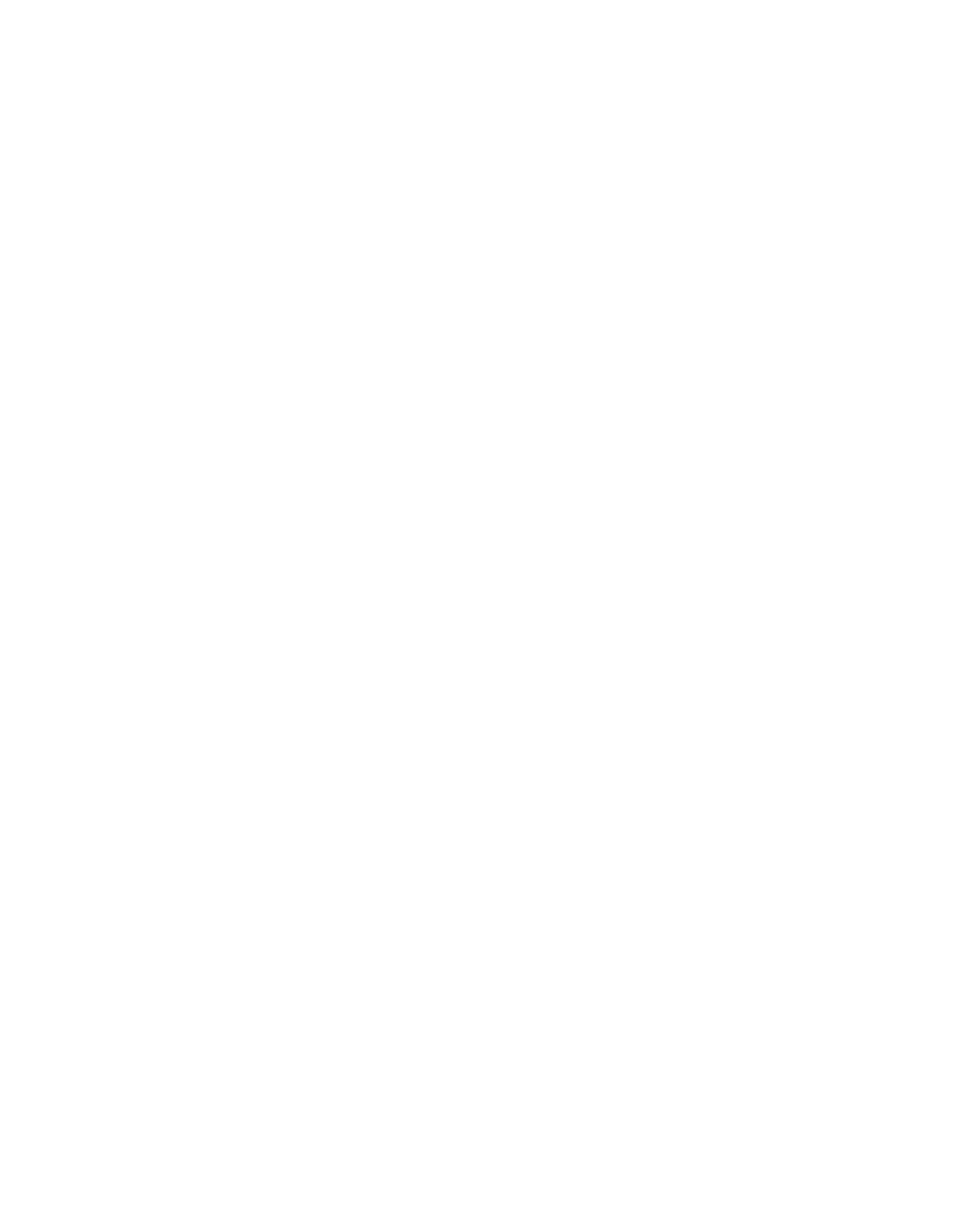## **GLCOR OMM Department New Patient Packet**

| <b>History of Chief Complaint:</b><br>Do you have pain? [ ] Yes [ ] No    | Have you had previous episodes of this pain? [] Yes [] No<br>When did this episode of pain or problem begin?                                                                                                                                                                                                                               |                                                                                                                                                                                                                                                                                                                                                                            |
|---------------------------------------------------------------------------|--------------------------------------------------------------------------------------------------------------------------------------------------------------------------------------------------------------------------------------------------------------------------------------------------------------------------------------------|----------------------------------------------------------------------------------------------------------------------------------------------------------------------------------------------------------------------------------------------------------------------------------------------------------------------------------------------------------------------------|
| Overall, your pain is (circle one)                                        |                                                                                                                                                                                                                                                                                                                                            |                                                                                                                                                                                                                                                                                                                                                                            |
| Improving                                                                 | About the same                                                                                                                                                                                                                                                                                                                             | Worsening                                                                                                                                                                                                                                                                                                                                                                  |
|                                                                           | Throughout the day, your pain: (circle one)                                                                                                                                                                                                                                                                                                |                                                                                                                                                                                                                                                                                                                                                                            |
| <b>Increases</b>                                                          | Decreases                                                                                                                                                                                                                                                                                                                                  | Stays the same                                                                                                                                                                                                                                                                                                                                                             |
| apply)<br>incident and describe incident:<br>Date of injury:_____________ | How did the current episode of pain occur? (mark all that<br>[] Twisting [] Vehicle Accident [] A Fall<br>[] Pushing/Pulling [] Recreational [] Overuse<br>[] Bending [] Work Related [] Degenerative<br>[] Lifting [] Unknown [] Other<br>If your pain is the result of an injury, please list date of<br>Description: <u>Description</u> | Please shade all the locations of your pain over<br>the past week on the body figures and hands.<br>Example:<br>LEFT<br>RIGHT<br>LEFT<br>RIGHT<br>Adapted from CLINHAQ, Wolfe F and Pincus T. Current Comment - Listening to the patient - A practical guide<br>to self report questionnaires in clinical care. Arthritis Rheum. 1999;42 (9): 1797-808. Used by permission |
| Type of pain:<br>[] Sharp<br>[ ] Lying still                              | [] Dull [] Throbbing<br>[] Aching<br>Does your pain interfere with sleep? If so when?<br>[] Changing positions<br>$\lceil$   Both                                                                                                                                                                                                          | [] Periodic<br>[] Occasional<br>[] Constant<br>[] Intermittent                                                                                                                                                                                                                                                                                                             |
| [ ] Sitting<br>Stretching                                                 | List specific activities which relieve your pain:<br>[] Walking<br>[] Wearing splints/orthotics<br>] Medication<br>[] Massage<br>[ ] Nothing                                                                                                                                                                                               | [] Exercise<br>[] Heat [] Cold [] Rest [] Standing                                                                                                                                                                                                                                                                                                                         |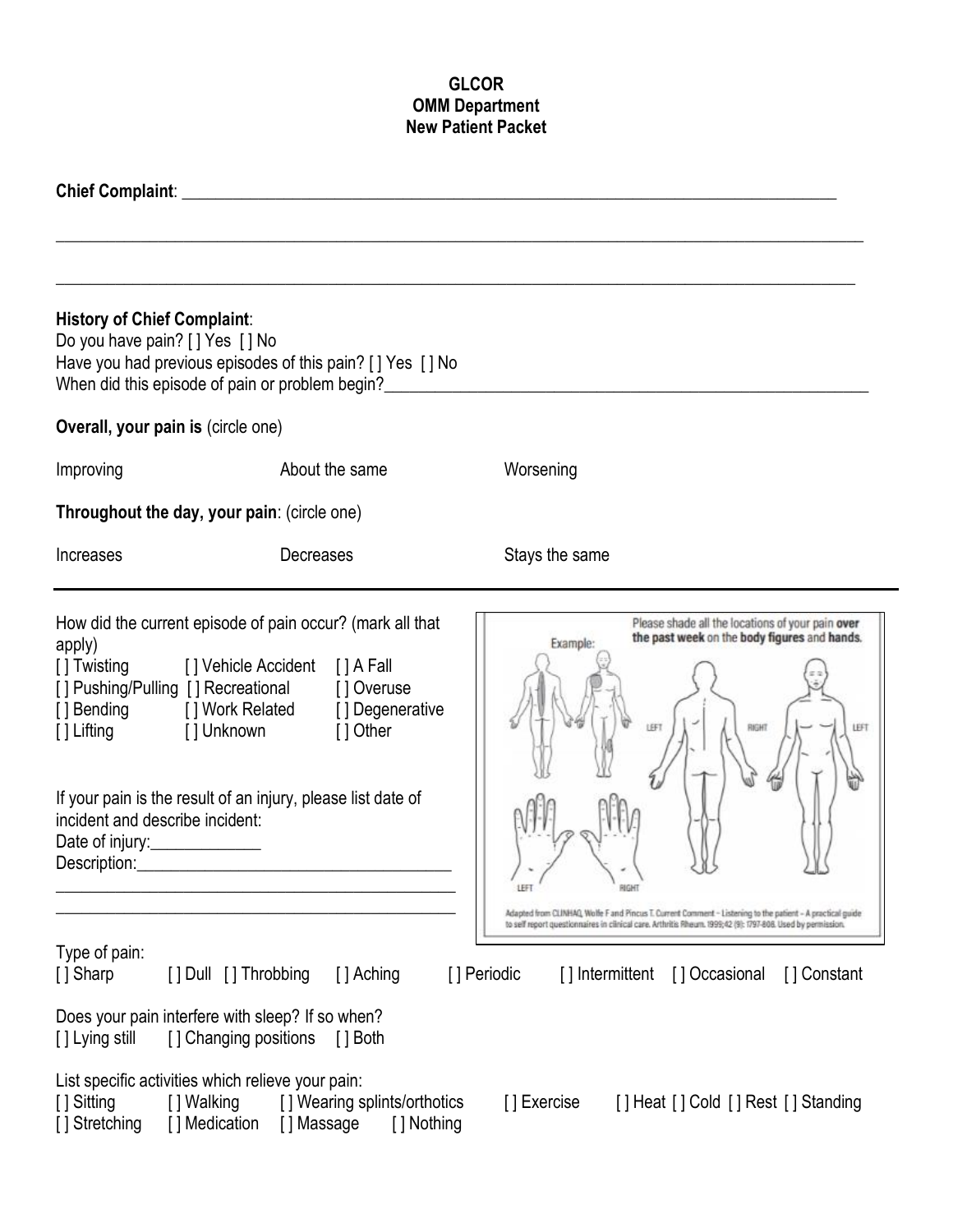List specific activities which increase your pain:

| [ ] Sitting  | [] Walking        | [] Reaching overhead [] Reaching across       |                  | l I Yawning         | [] Household activities |
|--------------|-------------------|-----------------------------------------------|------------------|---------------------|-------------------------|
| [] Sleeping  |                   | [] Bending/Standing [] Walking up/down stairs |                  | [] Reaching forward | [ ] Talking             |
| [ Sports]    | [] Coughing       | [ ] Laying Down                               | [] Reaching Back | [] Chewing          | [] Repetitive Activity  |
| [] Squatting | $\lceil$   Other: |                                               |                  |                     |                         |

How do you define treatment success?

[ ] Freedom from all pain [ ] Any amount of pain relief [ ] Doing all desired activities

[] Tolerating simple activities

#### **Diagnostic Tests/ Prior Treatment**

Please list prior diagnostic treatments that have been performed for this **specific** problem. TEST BODY AREA/Approx. Date

| CT (Cat) Scan               |  |
|-----------------------------|--|
| Myelogram______             |  |
| MRI Scan                    |  |
|                             |  |
| Bone Scan                   |  |
| <b>EMG/Nerve Conduction</b> |  |
| Other                       |  |

Please list practitioners you have seen for this problem along with the approximate dates:

## **Past Surgical History**

Please list any past major surgeries or dental procedures you've had with the approximate dates:

List any previous injuries you've had and when. (motor vehicle accidents, bad falls, sports related injuries, etc)

 $\overline{\phantom{a}}$  , and the contribution of the contribution of the contribution of the contribution of the contribution of the contribution of the contribution of the contribution of the contribution of the contribution of the  $\overline{\phantom{a}}$  , and the contribution of the contribution of the contribution of the contribution of the contribution of the contribution of the contribution of the contribution of the contribution of the contribution of the  $\_$  , and the set of the set of the set of the set of the set of the set of the set of the set of the set of the set of the set of the set of the set of the set of the set of the set of the set of the set of the set of th

 $\_$  , and the set of the set of the set of the set of the set of the set of the set of the set of the set of the set of the set of the set of the set of the set of the set of the set of the set of the set of the set of th  $\_$  , and the set of the set of the set of the set of the set of the set of the set of the set of the set of the set of the set of the set of the set of the set of the set of the set of the set of the set of the set of th  $\_$  , and the set of the set of the set of the set of the set of the set of the set of the set of the set of the set of the set of the set of the set of the set of the set of the set of the set of the set of the set of th

 $\_$  , and the set of the set of the set of the set of the set of the set of the set of the set of the set of the set of the set of the set of the set of the set of the set of the set of the set of the set of the set of th  $\_$  , and the set of the set of the set of the set of the set of the set of the set of the set of the set of the set of the set of the set of the set of the set of the set of the set of the set of the set of the set of th  $\_$  , and the set of the set of the set of the set of the set of the set of the set of the set of the set of the set of the set of the set of the set of the set of the set of the set of the set of the set of the set of th  $\overline{\phantom{a}}$  , and the contribution of the contribution of the contribution of the contribution of the contribution of the contribution of the contribution of the contribution of the contribution of the contribution of the

 $\_$  , and the set of the set of the set of the set of the set of the set of the set of the set of the set of the set of the set of the set of the set of the set of the set of the set of the set of the set of the set of th  $\overline{\phantom{a}}$  , and the contribution of the contribution of the contribution of the contribution of the contribution of the contribution of the contribution of the contribution of the contribution of the contribution of the

\_\_\_\_\_\_\_\_\_\_\_\_\_\_\_\_\_\_\_\_\_\_\_\_\_\_\_\_\_\_\_\_\_\_\_\_\_\_\_\_\_\_\_\_\_\_\_\_\_\_\_\_\_\_\_\_\_\_\_\_\_\_\_\_\_\_\_\_\_\_\_\_\_\_\_\_\_\_\_\_\_\_\_\_\_\_\_  $\_$  , and the set of the set of the set of the set of the set of the set of the set of the set of the set of the set of the set of the set of the set of the set of the set of the set of the set of the set of the set of th \_\_\_\_\_\_\_\_\_\_\_\_\_\_\_\_\_\_\_\_\_\_\_\_\_\_\_\_\_\_\_\_\_\_\_\_\_\_\_\_\_\_\_\_\_\_\_\_\_\_\_\_\_\_\_\_\_\_\_\_\_\_\_\_\_\_\_\_\_\_\_\_\_\_\_\_\_\_\_\_\_\_\_\_\_\_\_

### **Past Medical History:**

Please list all medications and supplements that you take now. Include dosage and frequency:

Allergies: